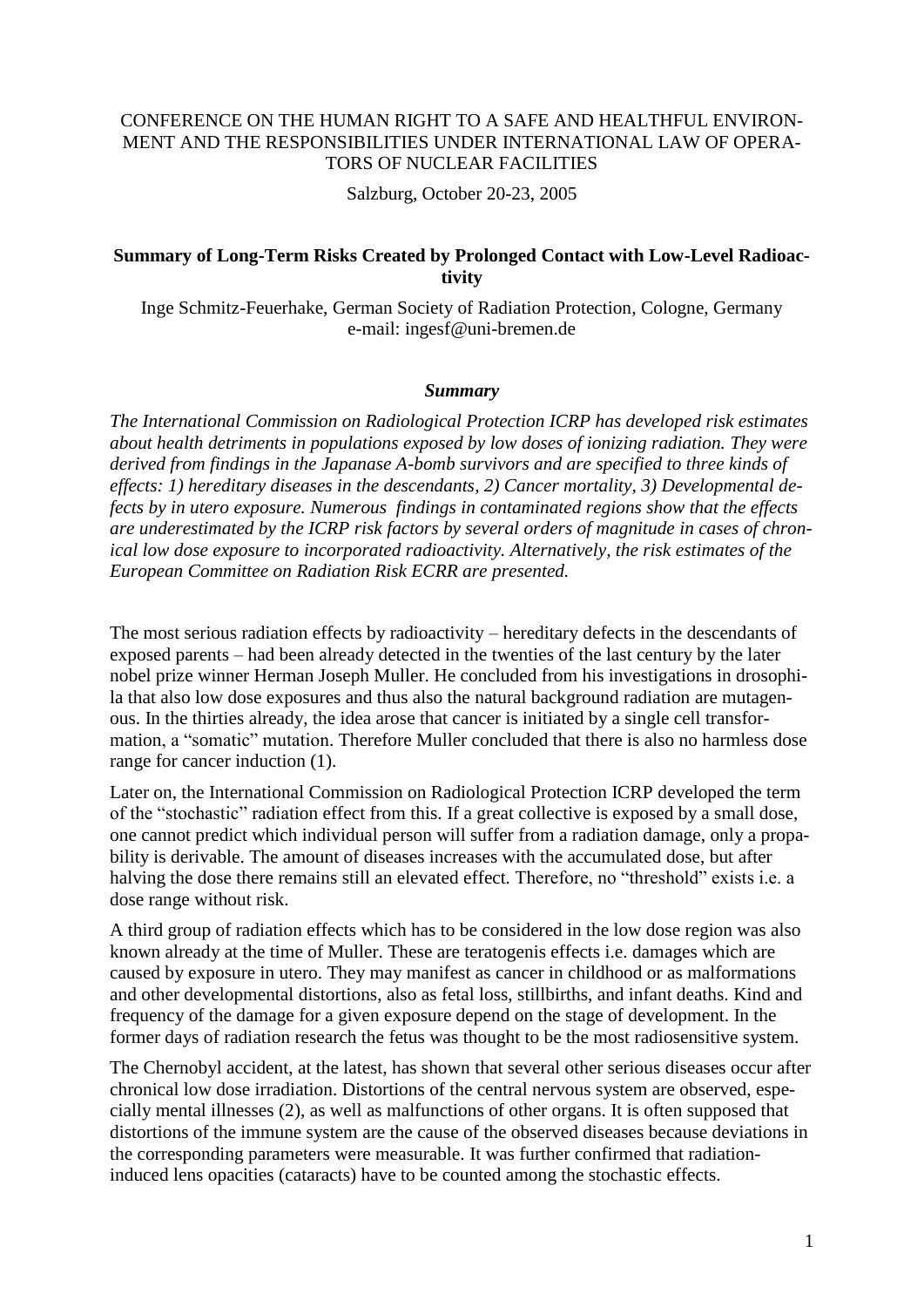The geneticist Muller warned after the second world war of deteriorating the genetic pool of mankind by environmental radioactivity. He was therefore uninvited as speaker at the Atomic Conference of Geneva in 1955 where the large-scale so-called peaceful use of nuclear energy was initiated. Since then, those scientists were prefered and selected as experts by the authorities who declared the handling of man-made hudge amounts of radioactivity to be practicable and safe. The anti-nuclear movement was initiated by scientists whose conclusion was that the ruling opinions about the effects of radioactivity were wrong and dangerous, as e.g. was expressed by John Gofman and Arthur Tamplin (3), former advisers of the U.S. Atomic Energy Commission AEC which had been established for the promotion of nuclear energy application.

The normative board for the evaluation of radiation risks und the proposal of dose limits is the ICRP. Although the commission derives only recommendations these are applied by all Western and Eastern industrial nations. It followed a committee which had been founded in 1928 by radiological societies of several countries for the purpose of developing standards for radiation protection in the medical field. Therefore, it is traditionally obliged to the interests of the users. Since 1950, in the period of the Cold War and the development of nuclear energy consumption, it grew up to great importance. Technically, its recruitment remained the task of the radiological societies, de facto it recruits itself (4).

Critics of the official radiation protection criteria have therefore always questioned the arguments and results of the ICRP which completely contradict many established findings, especially in regions contaminated by radioactivity. The reference population which is used by the ICRP to play down the effects are the Japanese A-bomb survivors of Hiroshima and Nagasaki. The research programs in these are dominated by American scientists.

The problems of such comparison are not only lying in several peculiarities which reduce the general validity of the Japanese data. It lies also in the dosimetry system which was created by the ICRP to make all exposure conditions comparable. The Japanese survivors were irradiated by extremely high-energetic penetrating gamma rays, the radioactive fallout is neglected in the dose estimation. The dose in Sv is defined as an absorbed energy per tissue mass (dimension Joule/kg) multiplied with a so-called weighting factor depending on the kind of radiation: gamma/beta or alpha radiation. For estimating the dose in cases of radionuclide incorporation it is necessary to know the amount of substance deposited in the specific tissue and the course of retention from there. The ICRP has developed dose factors in Sv per inhaled or ingested Bq of the radionuclide which are intended to meet all individual conditions. The uncertainties of these dose factors may amount to several orders of magnitude (5, 6). Nevertheless are they used – to the disadvantage of the affected persons – quite similarly as natural constants and prescribed in the official rules of radiation protection e.g. to decide whether the dose limits near nuclear installations are kept.

In order to overcome an endless discussion about the parameters used in the ICRP models Busby chose another method to derive realistic estimates. He was followed by an European Committee on Radiation Risk (ECRR) founded in 1998 which sees itself as an alternative of the ICRP (7). Its risk estimates are based on observed evidence in the low-dose region for those effects where the basic mechanisms of induction are known.

The risk estimates of the ICRP about health effects after low-dose exposure are shown in Table 1 (8, 9) and compared to the evaluation of the ECRR.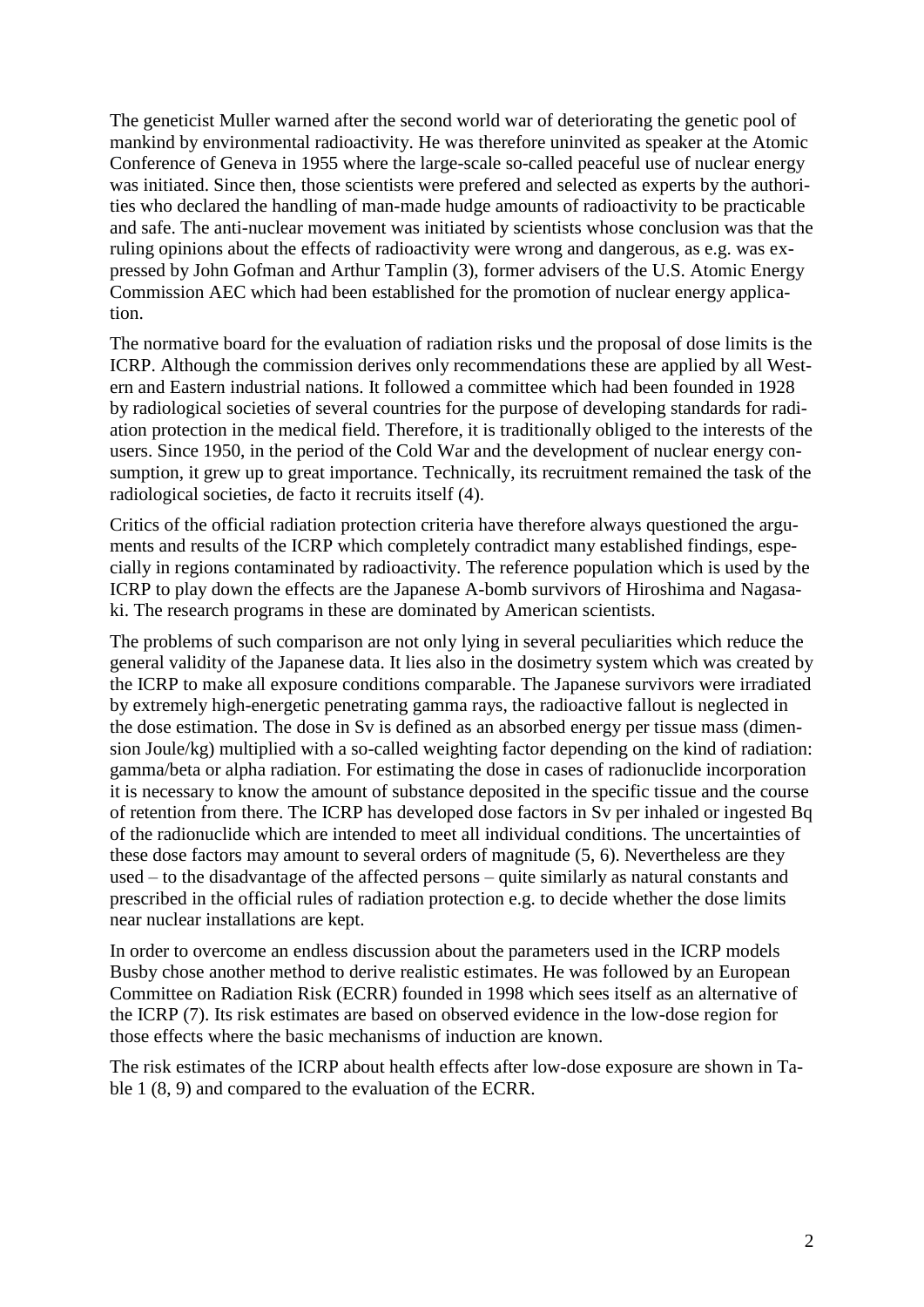|                                     | Hereditary diseases                     | Cancer mortality                         | Teratogenic effects (in<br>utero exposure)                                                                                                                                                             | Morbidity<br>except from<br>tumours |
|-------------------------------------|-----------------------------------------|------------------------------------------|--------------------------------------------------------------------------------------------------------------------------------------------------------------------------------------------------------|-------------------------------------|
| <b>ICRP Risk</b><br>estimate        | 130 cases per $10^4$ Sv                 | 500 deaths per $10^4$ Sv<br>(5 % per Sv) | No effect<br>below 100 mSv                                                                                                                                                                             | No effect                           |
| Evaluation<br>by the<br><b>ECRR</b> | Underestimated<br>by factor<br>100-2000 | Underestimated<br>by factor<br>100-2000  | Cancer<br><b>Malformations</b><br>Mental retardation<br>Mental disorders<br>Down's syndrome<br>Childhood morbidity<br><b>Stillbirths</b><br>Infant deaths<br>Spontaneous abortions<br>Low birth weight | Manifold                            |

Table 1 Health effects by chronical low-dose irradiation of a population

The value  $10^4$ Sv in columns 2 and 3 expresses a unity of the collective dose which is the sum of all individual doses in a collective. The risk estimate by the ICRP in column 2 means, that 130 additional cases of hereditary diseases are expected if a population of 10.000 persons is exposed by 1 Sv or a population of 10 million people by 1 mSv. Such relation can also be considered as an indivual risk. 500 deaths per  $10^4$ Sv corresponds to a probability of 5 % for suffering from cancer death after exposure by 1 Sv.

For dose comparison it may be useful to remember that the dose limit – after recommendation of the ICRP - for a population exposed by emissions from nuclear facilities is 1 mSv per year.

It is shown in the ECRR report that the ICRP either simply ignores numerous results in the scientific literature about low level effects or neglects them for doubtful reasons. A most grotesque attidue is shown by their evaluation of teratogenic effects. The mainstream science has accepted in the meantime – after resistance for decades – that the cancer risk is real for children who were prenatally exposed to diagnostic x-rays and thus to very low doses. This damage has to be attributed therefore to the stochastic effects without threshold dose. The ICRP also adopts this not without distaste, in contrast, however, to this formal acceptance they postulate their threshold dose of 100 mSv which is not even proved in the A-bomb survivors, their prefered reference collective.

Numerous studies after diagnostic x-raying and in regions contaminated by radioactivity – especially by the Chernobyl accident – have shown a variety of teratogenic effects which are listed in column 4 of table 1 (10).

Regarding genetic diseases not only the ICRP but also other international and national committees of radiation protection refer exclusively to the A-bomb survivors where no significant effects were observed in the first generation of descendants. The ICRP interpretes their risk estimate (Table 1, column 1) therefore as an estimate on the safe side which would probably not occur in reality. The many results about genetically induced cancer diseases which were initiated by the debate about the leukemias near the British reprocessing plant Sellafield are declared to be not plausible in view of the knowledge of Hiroshima and Nagasaki.

Table 2 is taken from the ECRR report (7) and contains informations about European nuclear facilities which are showing elevated cancer rates after 1983 when the Sellafield leukemias had been detected. In these contaminated regions one has to consider as well as for numerous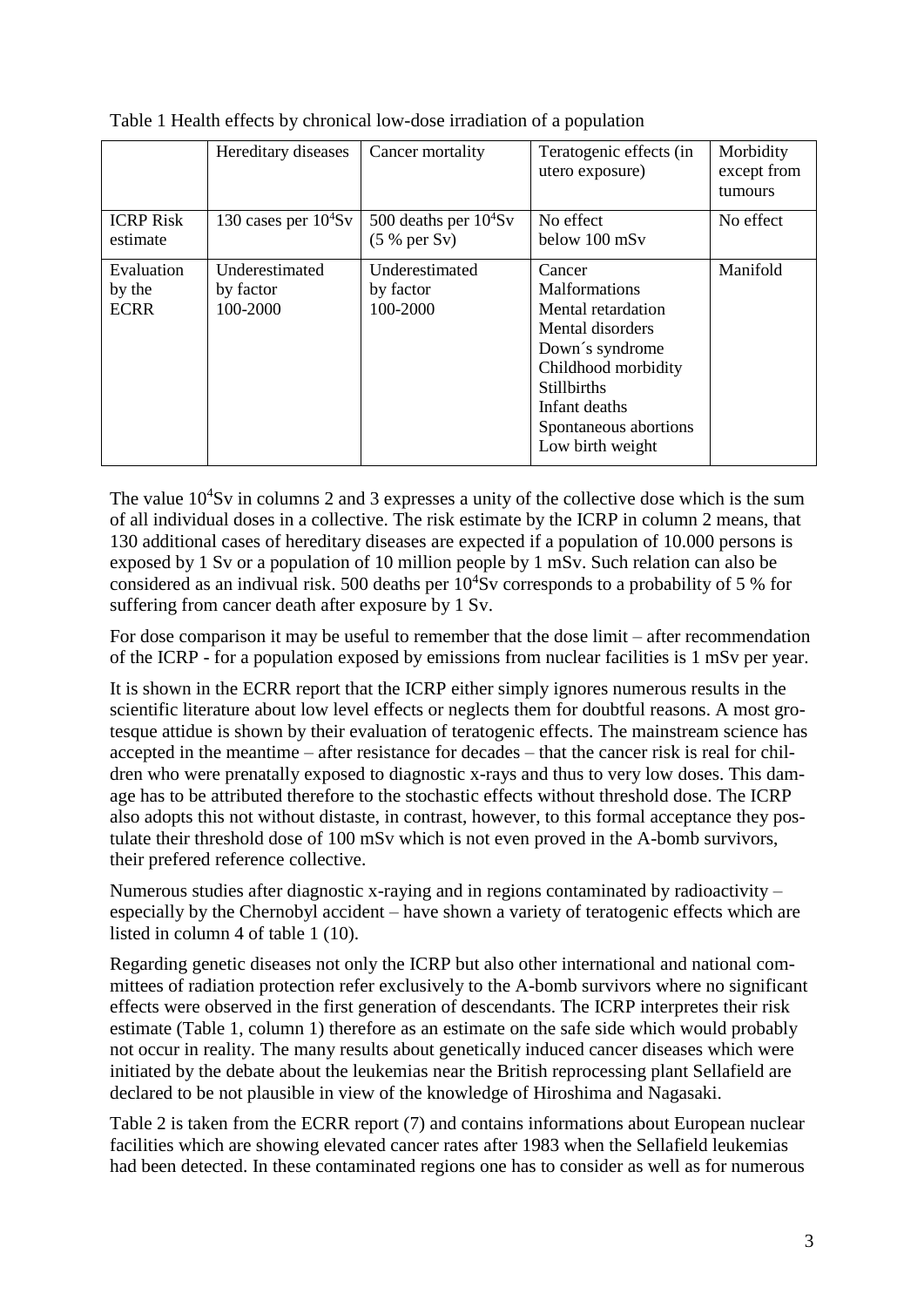findings after Chernobyl that there will be a cumulative induction in both exposed parents as well as by prenatal and postnatal irradiation of the children.

| <b>Nuclear Site</b>                             | Year | <b>Notes</b>                                                                          | Reference |
|-------------------------------------------------|------|---------------------------------------------------------------------------------------|-----------|
| <sup>a</sup> Sellafield/Windscale,<br><b>UK</b> | 1983 | Well studied by <sup>f</sup> COMARE: high level of<br>discharge to atmosphere and sea | (11)      |
| <sup>a</sup> Dounreay,<br>UK                    | 1986 | Well studied by <sup>f</sup> COMARE: high level of<br>discharge to atmosphere and sea | (12)      |
| <sup>a</sup> La Hague,<br>France                | 1993 | Particle discharge to atmosphere and sea:<br>ecological and case control studies      | (13)      |
| <sup>c</sup> Aldermaston/Burghfield,<br>UK.     | 1987 | Well studied by <sup>f</sup> COMARE: particle dis-<br>charge to atmosphere and rivers | (14,15)   |
| <sup>b</sup> Hinkley Point,<br><b>UK</b>        | 1988 | Discharges to offshore and bank                                                       | (16)      |
| <sup>d</sup> Harwell,<br><b>UK</b>              | 1997 | Discharges to atmosphere and river                                                    | (17)      |
| <sup>e</sup> Birkenfeld,<br>Germany             | 1990 | Discharges to atmosphere and drinking<br>water                                        | (18, 19)  |
| b,dGeesthacht,<br>Germany                       | 1992 | Discharges to atmosphere and Elbe river                                               | $(20-22)$ |
| dJülich,<br>Germany                             | 1996 | Discharges to atmosphere and river                                                    | (23)      |
| <b>b</b> Barsebaeck,<br>Sweden                  | 1998 | Discharges to atmosphere and sea                                                      | (24)      |

Table 2 Studies establishing excess leukaemia and cancer risk in children living near nuclear sites, data from ECRR-Report 2003 (7)

<sup>a</sup>Reprocessing plants discharging to sea;<sup>b</sup>Nuclear power station discharge to sea or river; <sup>c</sup>Atomic weapon and nuclear material fabrication plants; <sup>d</sup>Atomic research with discharges to local rivers, <sup>e</sup>Uranium waste, <sup>f</sup>Committee on Medical Aspects of Radiation in the Environment, U.K.

Results about radiation-induced cancers in children which were only preconceptionally exposed are compiled in Table 3. The dose estimates were derived by the authors or reckoned by the writer. From these and the relative risks the doubling dose was derived (the dose which elevates the rate of diseases by the same amount as is given by the spontaneous rate).

This compilation shows that the interpretation of the Sellafield leukaemias by Martin Gardner (25) as genetically induced was not at all new and unexpectable as was claimed by ICRP and other committees. Rather, such connection had been found by a variety of researchers before.

Studies in children of parents which were exposed by Chernobyl radioactivity have shown that not only cancer is genetically induced in the next generation by low level exposure but also malformations, metabolic diseases, mental disorders, and Down´s syndrome (35).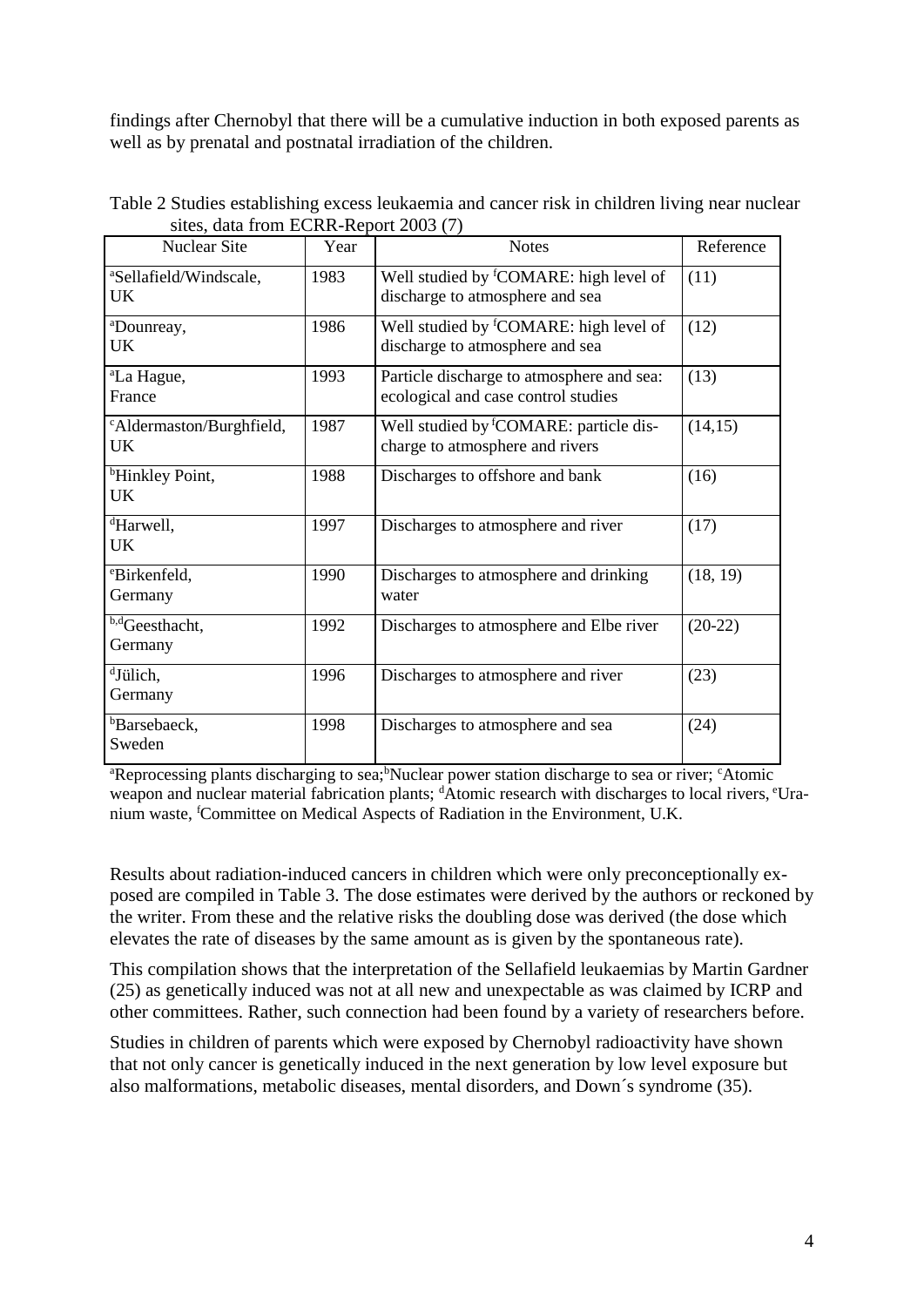| Table 3 Radiation-induced hereditary effects/Cancer in childhood after preconceptional |  |  |
|----------------------------------------------------------------------------------------|--|--|
| low-dose exposure                                                                      |  |  |

|                                           |                 | Gonadal  |             | Doubling |
|-------------------------------------------|-----------------|----------|-------------|----------|
| Exposed collective                        | Disease         | Dose     | Relative    | dose     |
|                                           |                 | mSv      | <b>Risk</b> | mSv      |
| Seascale fathers 1990 (25)                |                 |          |             |          |
| all stages of spermatogenesis             | Leukaemia +     | 200      | 7           | 29       |
| 6 months before conception                | lymphoma        | 10       |             | 1.4      |
| Sellafield workers 2002 (26)              | $\epsilon$      |          | 1.9         |          |
| Occupational exposure W.Cumbria 1991 (27) | $\zeta$ $\zeta$ |          | 3.2         |          |
| Preconceptional X-ray diagnostics         |                 |          |             |          |
| Fathers 1966 (28)                         | Leukaemia       | $5*$     | 1.3         | 3.8      |
| Fathers 1988 (29)                         | Leukaemia       | $3 - 30$ | $1.4 - 3.9$ |          |
| Fathers 1994 (30)                         | Leukaemia       |          | 3.8         |          |
| Mothers 1958 (31)                         | Leukaemia       | $5*$     | 1.7         | 2.9      |
| Mothers 1966 (28)                         | Leukaemia       | $5*$     | 1.7         | 2.9      |
| Mothers 1973 (32)                         | Leukaemia       | $5*$     | 1.4         | 3.6      |
| Mothers 1980 (33)                         | Cancer          | $3*$     | 2.6         | 1.2      |
| Occupational exposure 1984 (34)           | Cancer          |          | 2.7         |          |

\* Dose values reckoned by writer

- 1. Muller, H.J.: Über die Wirkung der Röntgenstrahlung auf die Erbmasse. Strahlentherapie 55, 1936, 207-224
- 2. Loganovsky, K.N., Loganovskaja, T.K.: Schizophrenia disorders in persons exposed to ionizing radiation as a result of the Chernobyl accident. Schizophr. Bull. 26, 2000, 751-753
- 3. Gofman, John W., Tamplin, Arthur R.: Poisoned Power. The Case against Nuclear Power Plants. Rodale Press inc., Emmaus, Pa. 18049, 1971
- 4. Morgan, K.Z.: ICRP risk estimates an alternative view. In Jones, R.R., Southwood, R. (Eds.), Radiation and Health. Biological Effects of Low Level Exposure to Ionizing Radiation. John Wiley & Sons 1987, p. 125-154
- 5. Fairlie, I.: Uncertainties in doses and risks from internal radiation. Medicine, conflict and survival 21, 2005, 111-126
- 6. Schmitz-Feuerhake, I.: Bewertung neuer Dosisfaktoren. In Dannheim, B. et al.: Strahlengefahr für-Mensch und Umwelt. Bewertungen der Anpassung der deutschen Strahlenschutzverordnung an die Forderungen der EU-Richtlinie 96/29/Euratom. Berichte des Otto Hug Strahleninstituts Nr. 21-22, 2000, p. 55-74
- 7. ECRR, European Committee of Radiation Risk: Health Effects of Ionising Radiation Exposure at Low Doses for Radiation Protection Purposes. 2003 Recommendations of the ECRR. Eds. Busby, C. et al., Brussels 2003
- 8. ICRP, Int. Commission on Radiological Protection: 1990 Recommendations of the International Commission on Radiological Protection. ICRP-Publ.60, Ann. ICRP 21, No.1-3, 1991
- 9. ICRP, Int. Commission on Radiological Protection: Biological effects after prenatal irradiation (embryo and fetus). ICRP Publication 90. Annals of the ICRP 33, No.1-2, 2003
- 10. Schmitz-Feuerhake, I.: Wie verlässlich sind die Grenzwerte? Neue Erkenntnisse über die Wirkung inkorporierter Radioaktivität. Strahlentelex Nr. 442-443 v. 2.6.05, S. 1-6
- 11. Independent Advisory Group. Investigation of the possible increased incidence of cancer in West Cumbria. London: HMSO, 1984. Black report.
- 12. Committee on the Medical Aspects of Radiation in the Environment: Second Report. Investigations of the possible increased incidence of leukaemia in young people near the Dounreay Nuclear Establishment, Caithness, Scotland. London: HMSO, 1988
- 13. Pobel, D., Viel, J.-F.: Case-control study of leukaemia among young people near La Hague nuclear reactor reprocessing plant: the environmental hypothesis revisited. Br. Med. J. 314, 1997, 101-106
- 14. Bithell, J.F., Dutton, S.J., Draper, G.J., Neary, N.M.: Distribution of childhood leukaemias and non-Hodgkin´s lymphomas near nuclear installations in England and Wales. Br. Med. J. 309, 1994, 501-505
- 15. Barton, C.: The incidence of childhood leukaemia in West Berkshire. Med. Confl. Surv. 17, 2001, 48- 55